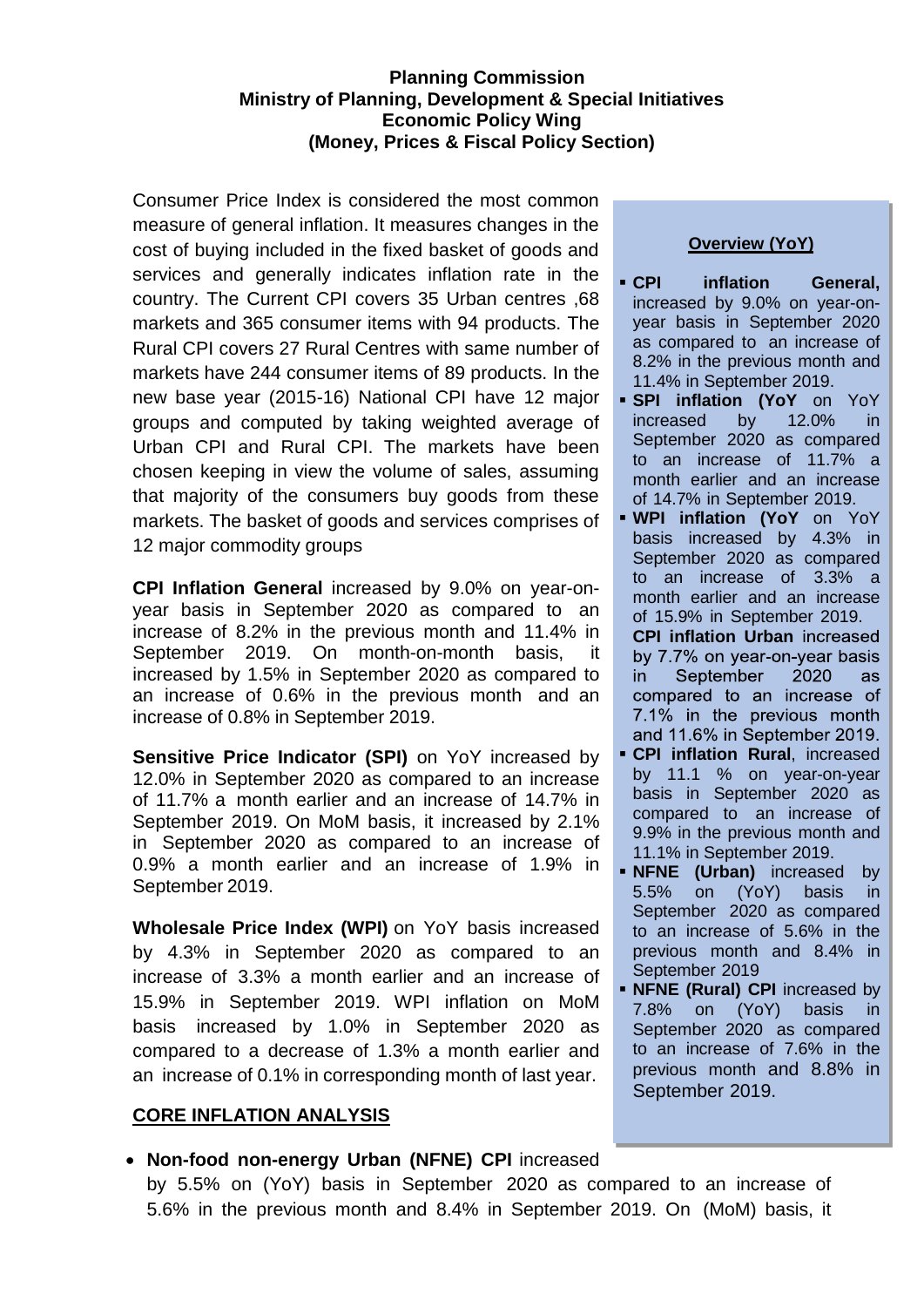increased by 0.3% in September 2020 as compared to an increase of 0.7% in previous month, and an increase of 0.4% in corresponding month of last year.

|                          |               |               | <b>Average July-September</b> | September over<br><b>September</b><br>% changes |       |       |  |  |  |  |
|--------------------------|---------------|---------------|-------------------------------|-------------------------------------------------|-------|-------|--|--|--|--|
| <b>INDEX</b>             |               | % changes     |                               |                                                 |       |       |  |  |  |  |
|                          | 2020-<br>2021 | 2019-<br>2020 | 2018-2019                     | 2020                                            | 2019  | 2018  |  |  |  |  |
| <b>CPI</b><br>(National) | 8.84          | 10.08         | 6.08                          | 9.04                                            | 11.37 | 5.42  |  |  |  |  |
| CPI(Urban)               | 7.55          | 10.3          | 6.17                          | 7.68                                            | 11.56 | 5.64  |  |  |  |  |
| CPI(Rural)               | 10.85<br>9.74 |               | 5.95                          | 11.12                                           | 11.1  | 5.09  |  |  |  |  |
| <b>SPI</b>               | 12.46         | 11.88         | 2.49                          | 11.98                                           | 14.67 | 0.41  |  |  |  |  |
| WPI                      | 3.58          | 14.41         | 15.89                         | 4.26                                            | 15.9  | 14.64 |  |  |  |  |

# **Period Average and YOY % Change**

## **Non-food non-energy Rural CPI**

increased by 7.8% on (YoY) basis in September 2020 as compared to an increase of 7.6% in the previous month and 8.8% in September 2019. On (MoM) basis, it increased by 0.4% in September 2020 as compared to an increase of 0.8% in previous month, and an increase of 0.3% in corresponding month of last year.

**The Urban Consumer Price Index of** September 2020 increased by **1.26%** over Aug 2020 and increased by **7.68%** over corresponding month of the last year i.e. Sep 2019. Detail of top few commodities price variations over previous month are given below;

# **Food Items**

**Prices Increased:** Tomatoes (44.07%), Vegetables (30.33%), Chicken (18.31%), Onions (14.51%), Potatoes (6.18%), Eggs (5.2%), Pulse Gram (4.51%), Pulse Moong (3.46%), Spices (3%), Pulse Mash (2.76%), Pulse Masoor (1.59%) and Milk Fresh (1.16%).

**Decreased:** Fresh fruits (6.19%), Sugar (1.82%) and Gram Whole (0.48%). **Non-food Items**

**Prices Increased**: Construction input items (2.36%), Transport services (1.87%), Medical tests (1.55%) and Plastic products (0.78%).

**Decreased:** Liquefied Hydrocarbons (1.51%) and Electricity charges (0.62%).

**The Rural Consumer Price Index** of September 2020 increased by **1.95%** over August 2020 and increased by **11.12%** over corresponding month of the last year.

# **Food Items**

**Prices Increased**: Vegetables (45.18%), Tomatoes (30.33%), Onions (15.17%), Chicken (9.47%), PulseMoong (7.79%), Spices (5.63%), Wheat (5.03%), Pulse Gram (4.64%), Gur (4.57%), Pulse Mash(3.96%), Potatoes (3.36%), Wheat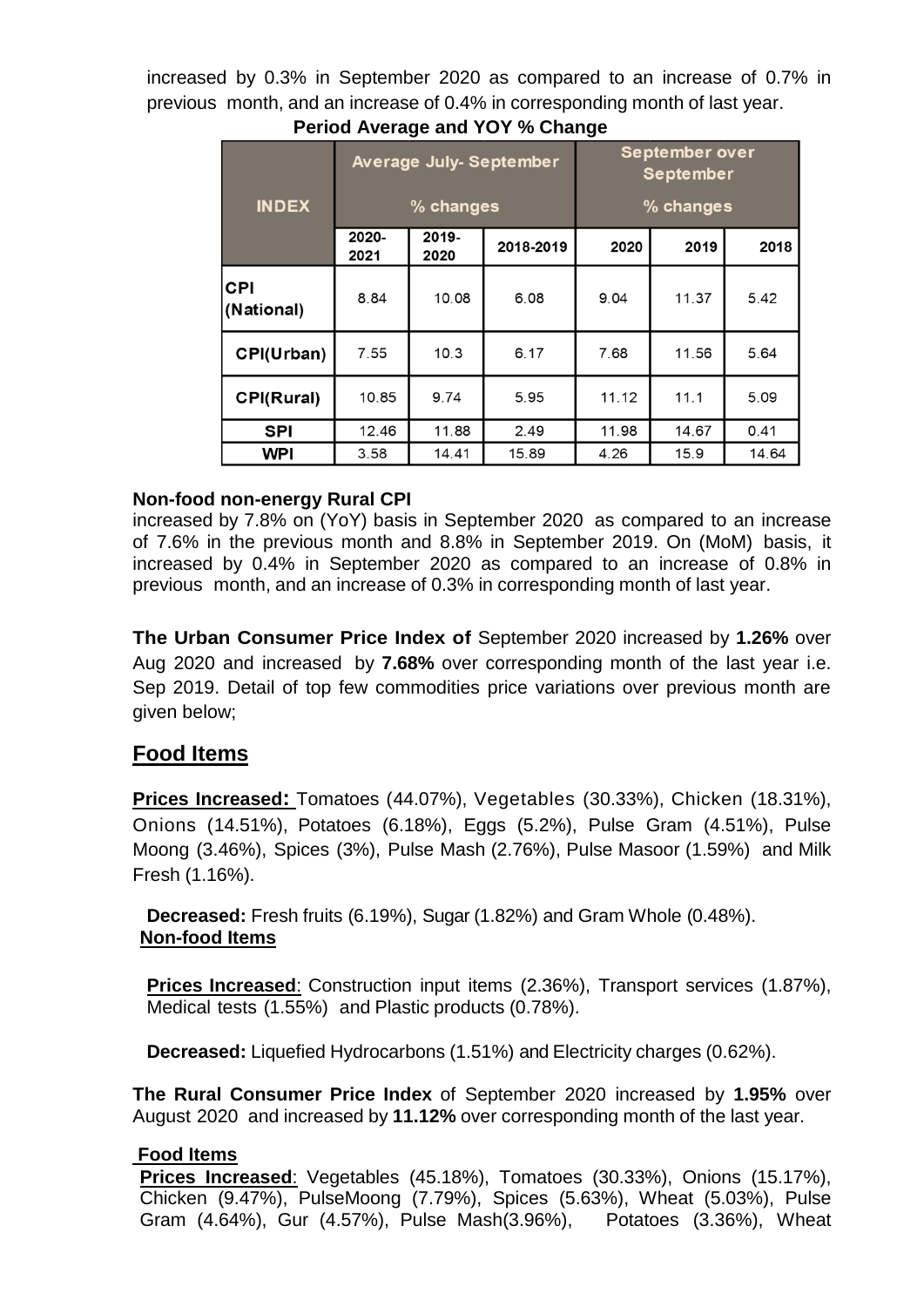Flour (3.14%), Eggs (5.2%), Rice (2.2%) and Milk fresh(1.16%).

**Decreased**: Fruits (10.44%), Sugar (0.63%), Vegetable ghee (0.35%) and Pulse Masoor (0.22%).

### **Non-food Items**

**Increased**: Plastic Products (2.43%), Stationery (2%), Hosiery (1.95%), Furniture and Furnishing (1.5%), Motor Vehicles Accessories (1.14%), Hospitals Services (1.09%), Medical Tests (1.07%) and Construction Input Items (1.03%).

**Decreased:** Transport Services (0.72%), Electricity Charges (0.62%) and Liquefied Hydrocarbons (0.35%).

### **GLOBAL COMMODITY PRICE TREND**

In energy commodities, crude oil average price for September, 2020 fell from \$43.4/bbl to \$40.6/bbl. Natural Gas Index raised to 46.4% in September, 2020 from 45.8% index points in August, 2020.

In non-energy commodities, global average price of Tea fell from \$ 3.16 to \$ 3.10 per kg, Palm Oil increased from \$760 Mt \$798 Mt, Wheat US HRW remained constant to \$198.4 Mt during September 2020 and Wheat US SRW increased from \$208.9 Mt to \$ 219.7Mt, Sugar world price decreased from \$0.29 to \$0.28 per kg, Cotton price increased from \$1.54per kg to\$1.56 per kg, global price of Chicken Meat fell from \$ 1.50 per kg to \$1.47 per kg; Beef Meat decreased from \$4.63per kg to \$4.60 per kg, and Gold decreased from \$ 1,969 per toz (31.1g) to \$1922 per toz for the month of September, 2020.

|   | Comparison of Wholesale and Consumer Prices and the Margens [Province Average for September 2020] |                               |            |                  |               |        |                 |               |       |                     |               |            |              |                     |       |             |               |       |                     |        |       |
|---|---------------------------------------------------------------------------------------------------|-------------------------------|------------|------------------|---------------|--------|-----------------|---------------|-------|---------------------|---------------|------------|--------------|---------------------|-------|-------------|---------------|-------|---------------------|--------|-------|
|   | $S#$ Item                                                                                         | Prices and Margins Comparison |            |                  |               |        |                 |               |       |                     |               |            |              |                     |       |             |               |       |                     |        |       |
|   |                                                                                                   | <b>WIP UnitUnit</b>           |            | <b>Islamabad</b> |               |        | Punjab          |               |       | Sindh               |               | <b>KPK</b> |              |                     |       | Balochistan |               |       | Pakistan            |        |       |
|   |                                                                                                   |                               |            | Whole            | Retail        | Margin | Whole<br>Retail | Margin        | Whole | Retail              | Margin        | Whole      | Retail       | Margin              | Whole | Retail      | Margin        | Whole | Retail              | Margin |       |
|   |                                                                                                   |                               |            | sale             |               | $\%$   | sale            |               | %     | sale                | %             |            | sale         |                     | %     | sale        |               | %     | sale                |        | %     |
|   | Tomatoes 40 KG                                                                                    |                               | KG         | 76.24            | 95.36         | 25.07  | 63.45           | 88.37         | 39.27 | 64.68               | 86.28         | 33.40      | 46.08        | 67.44               | 46.36 | 55.98       | 66.84         | 19.41 | 61.36               | 80.98  | 31.98 |
|   | Garlic                                                                                            | 40 KG                         | KG         |                  | 136.66 242.30 | 77.30  |                 | 153.32 214.95 | 40.19 | 188.72              | 244.33        | 29.47      | 213.28       | 222.30              | 4.23  | 289.97      | 306.09        | 5.56  | 179.36              | 220.12 | 22.72 |
| 3 | Apple                                                                                             | 40 KG                         | KG         | 67.47            | 158.78        | 135.34 | 80.75           | 122.47        | 51.67 |                     | 68.54 113.40  | 65.45      | 70.00        | 111.42              | 59.17 | 79.90       | 94.52         | 18.30 | 74.49               | 114.56 | 53.79 |
|   | Onions                                                                                            | 40 KG                         | KG         | 47.49            | 69.73         | 46.83  | 38.49           | 52.57         | 36.57 | 32.66               | 43.66         | 33.67      | 44.72        | 53.47               | 19.57 | 35.96       | 37.04         | 2.99  | 37.16               | 46.91  | 26.22 |
| 5 | Banana                                                                                            | 10 DOZ DOZ                    |            | 63.29            | 109.83        | 73.54  | 56.84           | 68.73         | 20.91 | 44.19               | 58.47         | 32.31      | 60.00        | 70.58               | 17.63 |             |               |       | 51.95               | 70.84  | 36.37 |
| 6 | Masoor                                                                                            | 40 KG                         | KG         |                  | 108.75 163.94 | 50.76  |                 | 126.24 157.02 | 24.38 |                     | 133.80 146.99 |            | 9.86 140.00  | 152.71              | 9.08  |             | 151.99 159.95 |       | 5.24 133.83 154.22  |        | 15.24 |
|   | Besan                                                                                             | 40 KG                         | KG         |                  | 123.75 163.11 | 31.81  | 118.70          | 139.64        |       | 17.64 117.43 146.47 |               |            | 24.73 135.00 | 154.71              | 14.60 |             | 149.94 174.95 | 16.68 | 120.32              | 146.22 | 21.53 |
|   | Gram                                                                                              | 40 KG                         | KG         | 126.25           | 163.84        | 29.78  | 114.65          | 133.82        | 16.72 | 126.71              | 144.03        | 13.67      | 125.69       | 147.53              | 17.38 | 134.94      | 174.95        | 29.65 | 120.53              | 143.87 | 19.37 |
| 9 | Potatoes 40 KG                                                                                    |                               | KG         | 60.41            | 82.59         | 36.71  | 63.75           | 77.59         | 21.71 | 41.03               | 52.40         | 27.73      | 70.00        | 76.38               | 9.12  | 51.98       | 57.30         | 10.25 | 57.43               | 67.02  | 16.69 |
|   | 10 Mash                                                                                           | 40 KG                         | ΚG         |                  | 197.49 249.90 | 26.54  |                 | 210.52 245.38 | 16.56 | 185.41 224.42       |               |            |              | 21.04 218.24 254.10 | 16.43 | 266.00      | 279.88        |       | 5.22 210.42 238.57  |        | 13.38 |
|   | 11 Moong                                                                                          | 40 KG                         | KG         | 211.66 245.62    |               | 16.04  | 207.39 235.31   |               |       | 13.46 211.88 244.84 |               |            |              | 15.56 200.83 236.52 | 17.77 |             | 253.99 259.97 |       | 2.35 212.97 240.65  |        | 13.00 |
|   | 12 Eggs Far 30 Doz                                                                                |                               | <b>DOZ</b> | 96.67            | 139.33        | 44.14  | 91.81           | 129.83        | 41.41 |                     | 119.64 129.24 | 8.02       | 80.00        | 130.20              | 62.75 |             | 89.95 134.94  |       | 50.02 119.64 130.37 |        | 8.97  |
|   | 13 Sugar, Re50 KG                                                                                 |                               | KG         | 92.13            | 97.72         | 6.06   | 90.79           | 93.64         | 3.14  | 87.33               | 93.65         | 7.23       | 93.00        | 95.60               | 2.79  | 90.40       | 95.00         | 5.09  | 90.08               | 95.00  | 5.47  |
|   | 14 Chicken F40 KG                                                                                 |                               | KG         |                  | 133.33 153.84 | 15.38  |                 | 139.43 145.05 | 4.03  | 140.07              | 152.37        |            | 8.78 158.00  | 164.27              | 3.97  |             | 149.94 164.95 | 10.01 | 140.84 155.95       |        | 10.73 |
|   | Margen Average                                                                                    |                               |            |                  |               | 43.95  |                 |               | 24.83 |                     |               | 23.64      |              |                     | 21.49 |             |               | 13.90 |                     |        | 21.10 |

The table above shows that wholesale and retail price margins are higher in Islamabad as compared with other provinces. The average margin for these 14 items was 43.95% in Islamabad,24.83% in Punjab, 33.40% in Sindh ,21.49% in KPK, and 13.90% in Baluchistan which require proper action by the respective administrative authorities.

## **CONCLUSION**

Consumer Price Inflation increased by 9.0% in September 2020 as compared to 8.2% of previous month and 10.5 % of august 2019. The rise in CPI is attributed to increase in prices of perishable food items, During September 2020, CPI inflation rural registered rise of 11.1 % on year-on-year basis as compared to an increase of